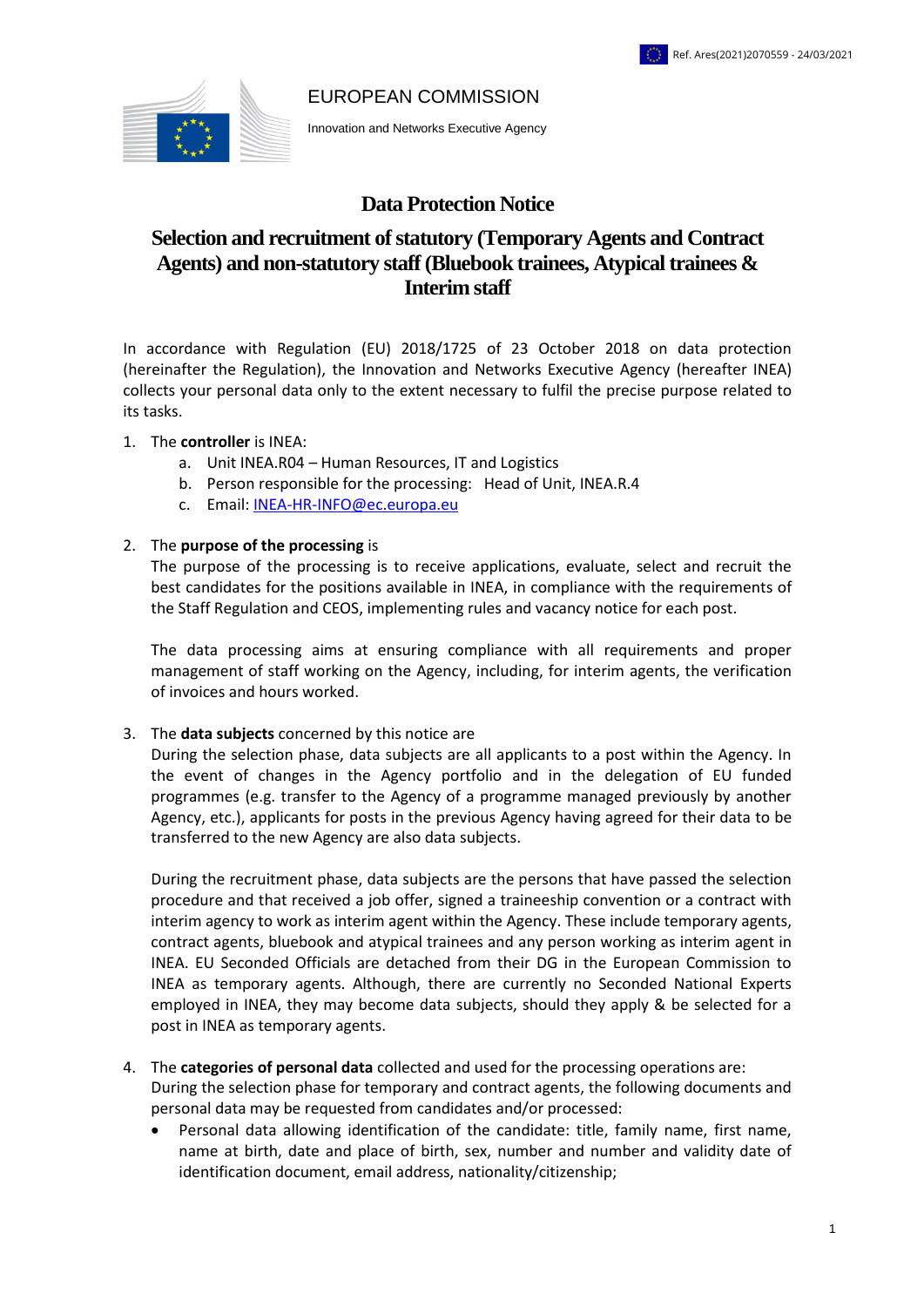- Information provided by the candidate to allow practical organisation of the selection: address, postcode, city, country, telephone numbers, languages for correspondence, and special needs);
- Information provided by the candidate to allow reimbursement of their travel expenses: contribution form, copy of the identification document, legal entity form and financial identification form (with bank account number and bank details);
- Information contained in the CV. The level and type data depends on the amount of information that the candidates provides:
	- o Work experience: occupation or positions held, start and end dates, position/title, work regime (full-time or part-time), main activities and responsibilities, name and address of the employer, type of business or sector, possible publications,
	- o Education and training information: for each completed course, start and end dates, title of qualification awarded, principal subjects and occupation skills covered, name and type of organisation providing education and training, level in national or international classification),
	- o Languages: for each language specified, proficiency (understanding: listening and reading, speaking: spoken interaction and spoken production and writing),
	- o Skills and competences: Technical and non-technical skills relevant to the position; organisational, social or other skills,
	- o Motivation, strengths and achievements: the motivation to apply and a description of relevant strengths and achievements,
	- o References: Contact details of referees;
- Information concerning the assessment and interviews of the candidates:
	- o Written test, which include the name of the candidate,
	- o Pre-selection screening tables with the comments of the Selection Committee, Minutes of the Pre-selection and list of candidates to be interviewed signed by Selection Committee members and Appointing Authority,
	- o Interview Performance grids with collective final comments of the Selection Committee, including an assessment of the candidate's individual performance, which are signed by all members of the Staff Committee and Appointing Authority,
	- o Reserve list with the names of candidates retained during a given selection;

During the recruitment phase for Temporary Agents and Contract Agents the following documents and personal data may be requested:

- Diplomas, certificates and complementary training (stating the legal duration of the studies);
- For Contract Agents EPSO letter informing about successfully passed CAST competition;
- For seconded EU official as temporary agents, the nomination act as officials in the Commission and detachment act issued by DG HR.
- An extract from police file or a certificate of good behaviour;
- A passport-size photograph;
- Birth certificate;
- Documents proving nationality;
- Statement of military service;
- Marriage certificate and/or divorce certificate;
- Birth certificates of any children and statement of continuing full-time education for any children attending university;
- Proof of professional experience contracts of employment and certificated from previous employers stating the length of service, start and end date of remunerated activity and level of responsibility. The contracts should mention whether the professional activity was part-time or full-time. In case there is no other proof of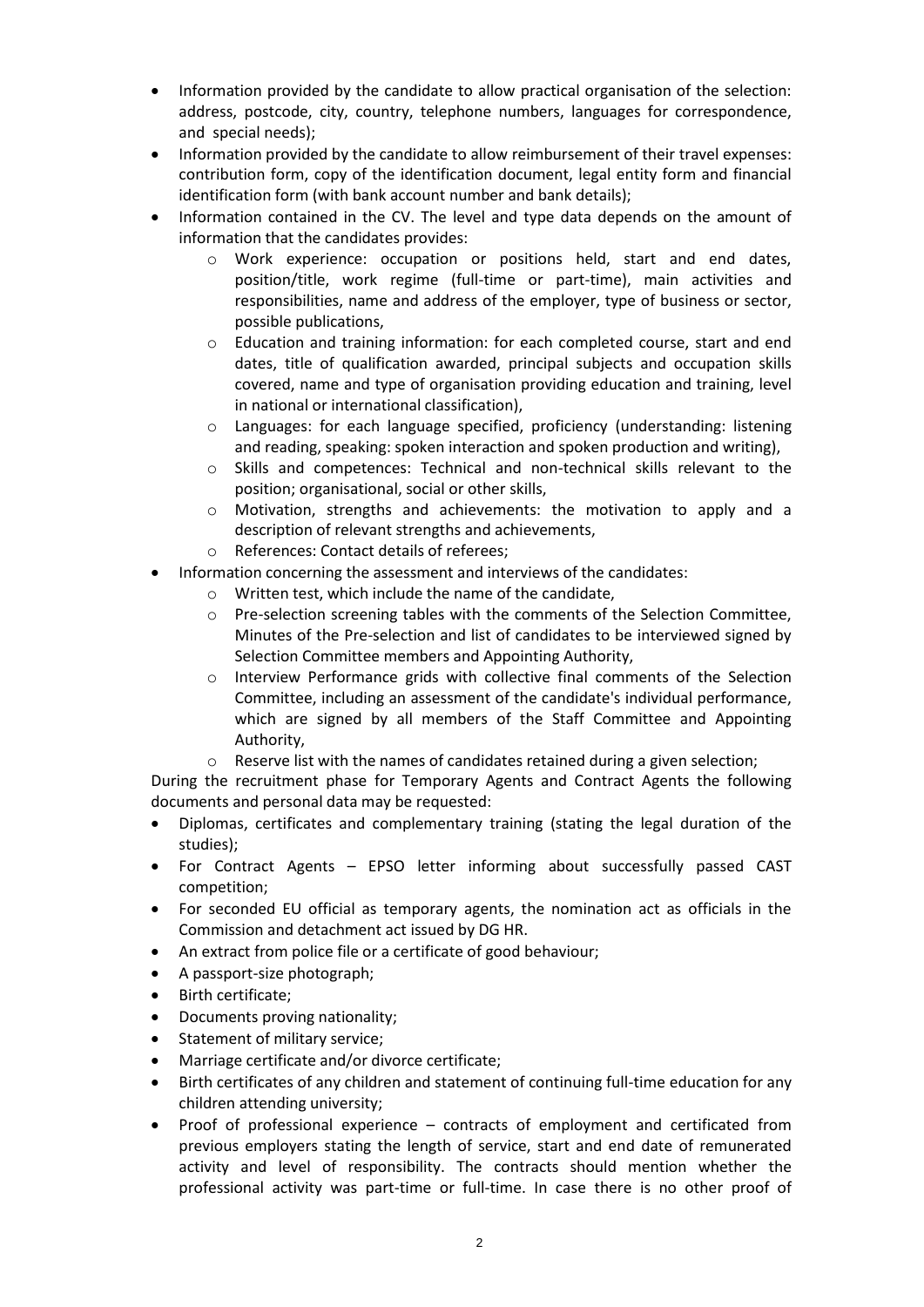employment, recruitees can provide payslips from previous employments for the determination of their grade.

- Financial identification form and Legal Entity form;
- Document specifying usual place of residence;
- Medical aptitude certificate (obtained from the Medical Service) without any medical information. All medical and health data are retained by the Medical Service and not provided to INEA.
- AIPN decision with determination of individual rights (obtained from the PMO)
- Travel expenses forms, removal reimbursement forms, installation and/or resettlement allowance forms, daily subsistence allowance proof, any legal decisions which have an impact on salary,
- Ethics declarations concerning activity of spouses, external activities;

## **Specifically for interim staff:**

INEA is provided by its contractor(s) with the complete curriculum vitae of potential interim staff to be assigned to work in different INEA's units. INEA collects and processes the following personal data of interim staff: identification data (name etc), timesheets, level of function, copy of the ID card. The collection and processing is done both on paper and electronically.

## **Specifically for bluebook trainees:**

The data concerning the applications of Bluebook trainees is managed under the Service Level Agreement with DG EAC. INEA has access to the database of bluebook trainees for the research of suitable candidates. INEA does now own the data contained in the database being only a recipient of the data.

The personal data available in this database contains data under the format of CV's submitted by the candidate trainee: name, date of birth, education, professional experience, & linguistic skills. The CV's also include private address and telephone contacts of the candidates to a traineeship as well as contact information of a person to contact in case of emergency.

INEA keeps only the necessary data to proceed with the selection of the trainee. Data on professional conduct of the trainee during the traineeship. The names of the trainees are kept in the recruitment request form. The Agency does not keep any personal data concerning the bluebook trainees after the end of their traineeship. Certificates and evaluation reports are stored in DG EAC database.

### **Specifically for atypical trainees:**

An application for an in-service traineeship shall include the following:

- Curriculum Vitae, motivation letter stating the reasons for the application and the requested period for the in-service traineeship;
- Passport or identity card, giving the surname, forenames, date and place of birth, as well as the nationality of the applicant;
- Degrees or diplomas held or a statement describing the professional activity in which they are engaged;
- Proof of relevant professional experiences;
- Diplomas or certificates proving the thorough knowledge of one of the official languages of the European Union and a good knowledge of another of these languages;
- Official document issued by the competent authority certifying that the applicant is enjoying the full rights of citizen;
- Declaration on honour of the trainee which certifies that the applicant has not already undertaken more than 6 weeks in-service traineeship with a European Institution or body;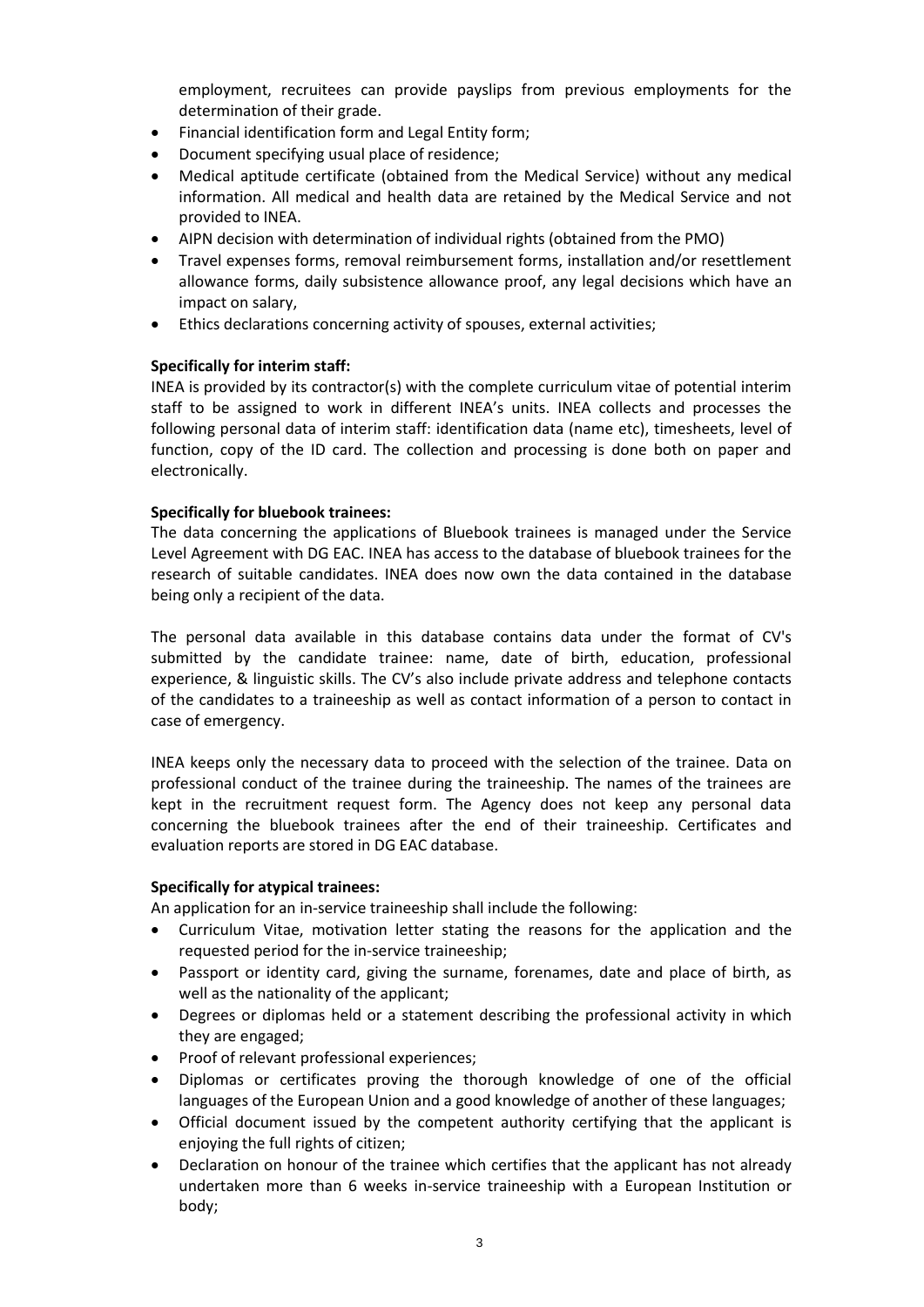If recruited, documentary evidence of his/her healthcare insurance.

# 5. The **recipients** of the data are:

All recipients are on a "need to know" basis:

Access to the data is granted only if there is a clearly specified administrative purpose, and only to those whose role and level of responsibility require them to have access on a need to know basis. There are strict rules to limit access to personal data. HR staff dealing with the data is bound by confidentiality.

During the **selection phase**:

- The personnel in the HR Unit dealing with the selection;
- In the event of changes in the delegation of management of programmes between Executive Agencies, the relevant staff of the other Executive Agencies (HR , etc. ) for the data concerning candidates on reserve lists, after their explicit consent on the transfer from one Agency to another;
- If necessary, the personnel in the financial circuit for the reimbursement of travel and accommodation costs linked to the interview (access to);
- The members of the Selection Committee and the heads of the recruiting service;
- The AHCC (Authority Empowered to Conclude Contracts of Employment);

## For the **recruitment phase**:

- Only the designated staff dealing with the recruitment file can access and process personal data.
- As appropriate, and in line with the Service Level Agreements in place only the necessary information is transferred to services of the European Commission: the PMO (e.g. for salary slips preparation), the Medical Service (e.g. the prerecruitment medical visit organisation), OIB for the management of office space, and DG HR for the issuing of service cards and management of accesses to the building.

In addition, data may be disclosed to public authorities, which are not regarded as recipient but may receive personal data in the frame of a particular inquiry in accordance with Union and Member State law, namely:

- The European Court of Justice or a national judge as well as the lawyers and the agents of the parties in case of a legal procedure;
- The competent Appointing Authority in case of a request or a complaint lodged under Articles 90 of the Staff Regulations;
- OLAF in case of an investigation conducted in application of Regulation (EC) No 1073/1999
- The Internal Audit Service of the Commission within the scope of the tasks entrusted by article 118 of the Financial Regulation and by article 49 of the Regulation (EC) No 1653/2004
- The Court of Auditors within the tasks entrusted to it by Article 287 of the Treaty on the Functioning of the European Union of the EC Treaty and Article 20, paragraph 5 of Regulation (EC) No 58/2003
- The European Ombudsman within the scope of the tasks entrusted to it by Article 228 of the Treaty on the Functioning of the European Union
- The European Data Protection supervisor in accordance with Article 58 of the Regulation (EC) 2018/1725
- The European Public Prosecutor's Office within the scope of Article 4 of Council Regulation (EU) 2017/1939 of 12 October 2017 implementing enhanced cooperation on the establishment of the European Public Prosecutor's Office.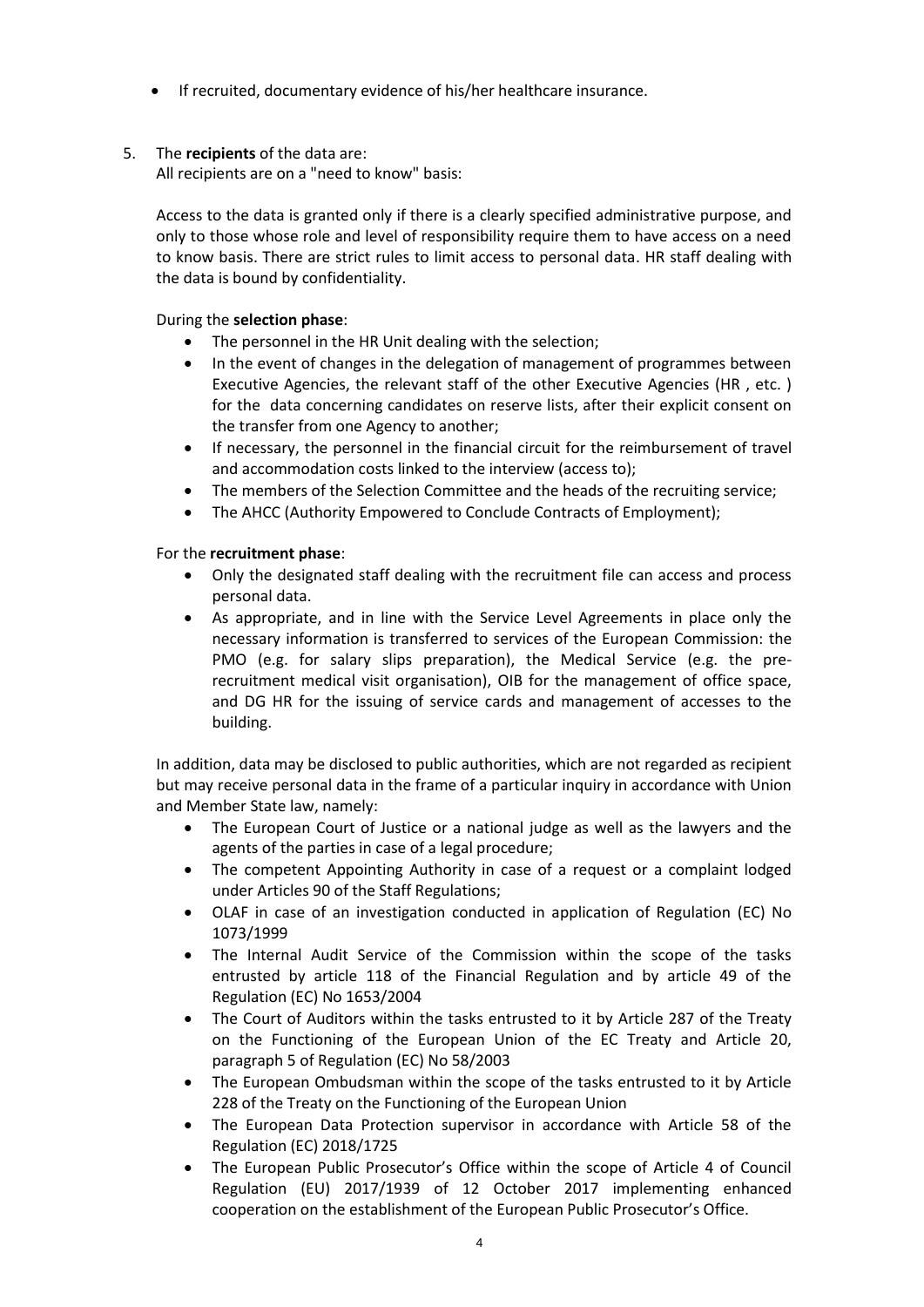The transmission will be restricted to the information necessary for the competent entity to carry out its task

### *6.* **Data Subjects rights**:

Candidates may exercise their rights of access, rectification and erasure as set out in the respective Implementing Rules of the Agency for data protection, explained also in the Data Protection Notice. However, after the deadline for submission an application the right of rectification may be restricted to material errors. Considering the confidential nature of the proceedings of a selection panel and the established case law of EU courts, access to personal data may be limited on the grounds of Article 25, paragraph 1, of Regulation (EU) 2018/1725.

As regards personal files, in accordance with the Staff Regulations, staff members have permanent access to their personal files by consulting the file in hard copy in the HR offices and request copies. They also have the right to rectify any inaccuracy upon request. This right remains also after the end of the contract with the Agency. The personal files can only be consulted by HR staff and by the data subject as described above.

Candidates listed on reserve lists subject to transfer between Executive Agencies may object to the processing of their data by the Agency to which these lists are transferred in case of change of portfolios among Executive Agencies.

Any request of rectification, blocking or erasure of data is directed to the interim agency that deals with it and subsequently informs INEA.

You can exercise your rights by sending an email with the requested change(s) to the controller via the functional mailbox indicated here-above in Section 1.

In any cases your data will be modified or removed accordingly and as soon as practicable (maximum within 15 working days).

When processing is based on your consent, you have the right to withdraw your consent at any time, without affecting the lawfulness of the processing before such a withdrawal

### **7. How does INEA protect and safeguard your data?**

For temporary and contract Agents personal data is processed via the e- Recruitment tool, which abides to strict confidentiality and security measures to ensure data protection. This tool is operated via a contractor selected by INEA, which is located in the EU and is subject to the GDPR (see below for more information) .

Personal data of applicants is stored electronically on the EC servers or in the e-Recruitment tool and in paper and accessible only by the authorised personnel for the purposes of the selection and recruitment of candidates on a need to know basis. Access is granted only if there is a clearly specified administrative purpose, and only to those whose role and level of responsibility require them to have access. HR staff having access to the data is bound by confidentiality.

 Electronic archives are kept in INEA's Human Resources restricted INEA Shared Drive and Functional mailbox and only accessible by designated staff members. Access to data is safeguarded by the internal European Commission IT systems, which protect against external users accessing the data. Access to electronic files is protected via the Commission security measures (use of password & ECAS authentication system, etc). ;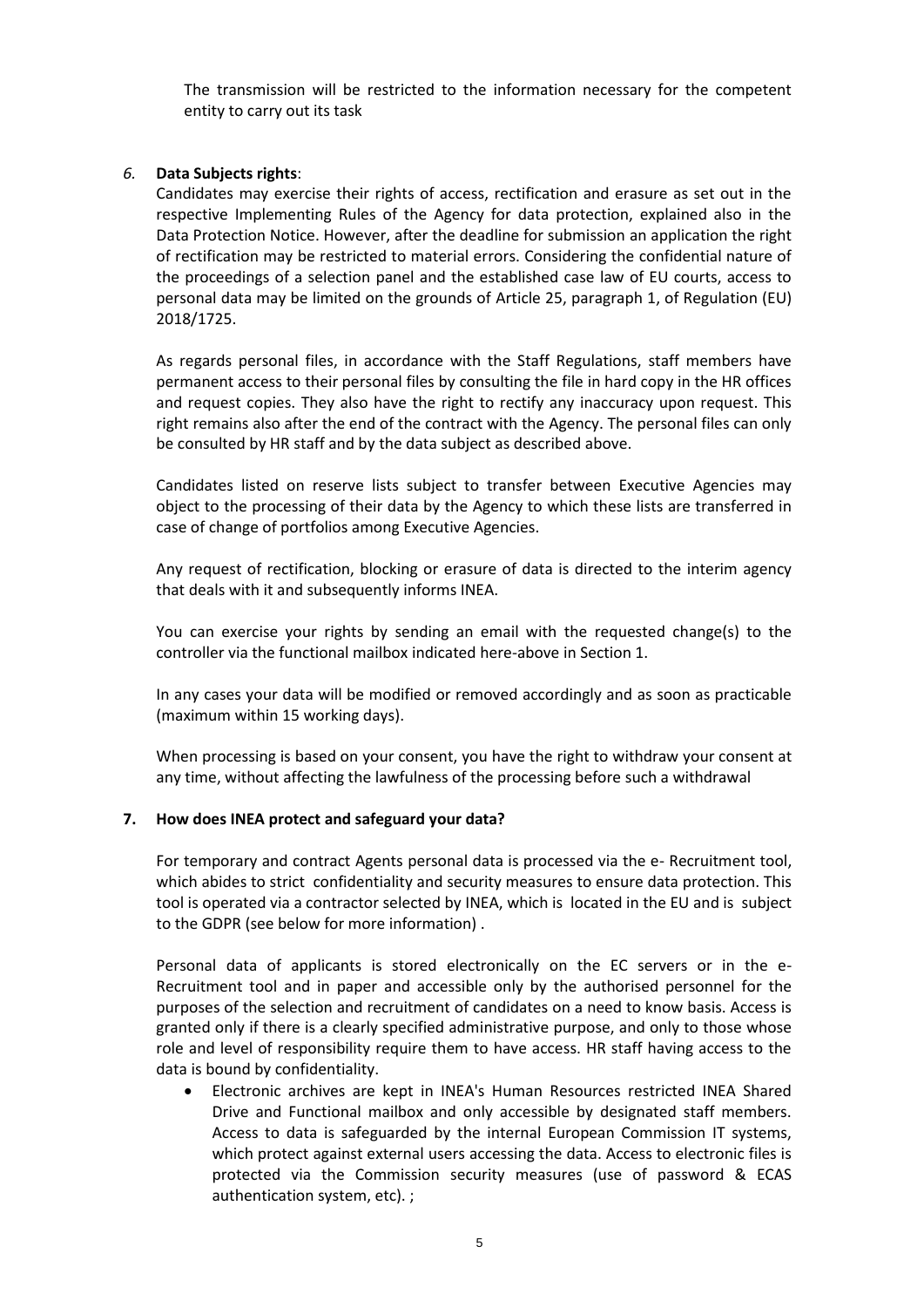- Members of the Selection Committee are responsible for maintaining the confidentiality of any documents or electronic files sent to them. They are requested to return, erase or destroy all confidential documents or files received.
- Paper archives for each selection procedure are kept in closed cupboards and the keys are owned by the HR staff member responsible for each selection;
- Archives of the selections are transferred to an archive room with restricted access once the selection procedure is closed;
- For selected candidates, individual personal files are created and stored in secure archives that are accessible only to authorised personnel. An electronic version of the personal data is stored by the Unit R4 – HR Service and kept confidential with restricted access rights.

Specific measures for the e-Recruitment tool:

- Data entered by the candidates in the e-Recruitment tool is secured and only accessible by authorized staff members of the HR Unit's Staff Recruitment Team and designated Selection Committee members.
- The access to the e-Recruitment tool is done via a secured platform and using an individual password. The access to the personal data is protected by the management of the access rights which are strictly limited to specific user groups. The entitlement is distributed according to the principle of 'the need to know' taking into consideration the function, the job and responsibilities of the applicant for an access right. Consequently, the access rights are continuously updated in accordance with the changes in the assignments of the jobholders.
- The datasets are safeguarded in the Data Centers of the contractor, and therefore covered by the numerous defensive measures implemented to protect the integrity and confidentiality of the electronic assets.
- Candidates have the possibility to request to delete their profile from the e-Recruitment tool database (containing all submitted documents and information related to selection).
- The contract with the processor implementing the e-recruitment tool provides for obligations to ensure data protection (e.g. confidentiality, measures to take in case of data breach, no cloud outside the EU, etc.)

Specific measures for bluebook traineeship:

 The selection of candidates for bluebook traineeship, is done via a secured database owned by DG EAC. Access to data is restricted to the coordinator in INEA, Heads of unit, advisors and the Director of the Agency on a need to know basis. The access to the database is protected by a password and managed by the traineeship office. Personal data of pre-selected candidates are stored in a database (Virtual Blue Book, "VBB") under the responsibility of the Traineeship Office. This database is accessible to all services of the Commission and to Executive Agencies and provides access to restricted information. Data processing by the Agency concerns only the selection from the VBB. No personal files are opened for trainees.

### 8. **The legal basis of the processing** are:

Lawfulness: Article 5 . 1 (a) & (c ) of the Regulation:

-processing is necessary for the performance of a task carried out in the public interest or in the exercise of official authority vested in the Union institution or body;

- processing is necessary for the performance of a contract to which the data subject is party or in order to take steps at the request of the data subject prior to entering into a contract;

The legal basis references which apply to the selection are contained in: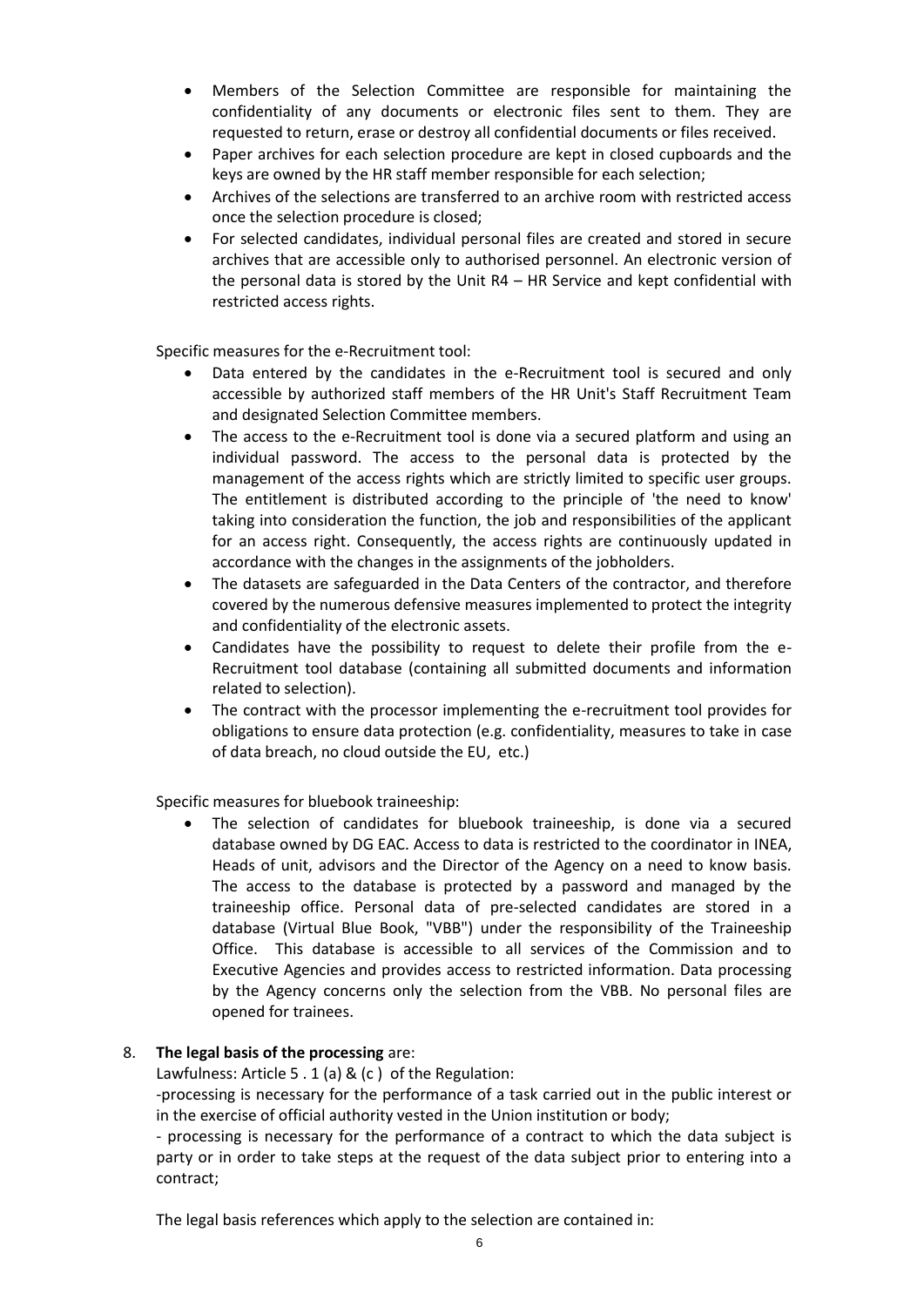- Council Regulation (EC) No 58/2003 of 19 December 2002 laying down the statute for executive agencies to be entrusted with certain tasks in the management of Community programmes;
- Commission Decision 2013/801/EU of 23 December 2013 establishing the Innovation and Networks Executive Agency and repealing Decision 2007/60/EC establishing the Trans-European Transport Network Executive Agency;
- Commission Decision 2013/801/EU of 23 December 2013 establishing the European Climate, Infrastructure and Environment Executive Agency, ./…. and repealing Implementing Decisions 2013/801/EU;
- Commission Decision C(2013)9235 of 23 December 2013 delegating powers to INEA with a view to the performance of tasks linked to implementation of the Union programmes in the field of transport, energy, telecommunications infrastructure and in the field of transport and energy research and innovation;
- Commission Decision C(2021)947 of 12 February 2021 delegating powers to the European Climate, Infrastructure and Environment Executive Agency with a view to the performance of tasks linked to the implementation of Union programmes in the field of transport and energy infrastructure; climate, energy and mobility research and innovation; environment, nature and biodiversity; transition to lowcarbon technologies; and maritime and fisheries;
- Staff Regulations of officials and the Conditions of Employment of other servants of the European Union [Title I, Title III (Chapters 1 and 2)];
- Conditions of Employment of Other Servants of the European Union (CEOS) [Title I, Title II (Chapters 1 and 3), Title IV (Chapters 1, 3, 4 and 5)];
- Steering Committee Decision SC(2015)004 laying down general implementing provisions on the procedure governing the engagement and use of temporary staff under Article 2(f) of the CEOS as regards executive agencies;
- Steering Committee Decision SC(2017)015 Conditions of Employment of Other Servants of the European Union, governing the conditions of employment of contract staff employed by the Commission under the terms of Articles 3a and 3b thereof;
- Service Level Agreement with DG HR signed on 21/12/2017;
- Service Level Agreement with PMO signed on 05/11/2018;
- Service Level Agreement with OIB signed on 24/08/2011;
- Commission Decision C(2005)458 of 2 March 2005 governing the official traineeships scheme of the European Commission;
- Service Level Agreement with DG EAC signed on 08/11/2018;
- Rules governing in-service traineeship in INEA;
- Framework contract under which interims can be hired Contract N° HR/R3/PR/2014/078;
- 9. The **time limits for keeping** the data are the following: INEA applies the principles and retention periods indicated in Common Retention List of the Commission<sup>1</sup> by analogy.

Files documenting the organisation of selection procedures - 5 Years

 Files documenting the organisation of competitions: notices of competition, compositions of the selection committee, letter appointing the selection committee, declarations of confidentiality of selection committee members, invitations to meetings, minutes, evaluation sheets, written tests of candidates, instructions for the selection committee, minutes and references to disputes.

 $\overline{a}$ 

<sup>1</sup> SEC (2019) 900/2 - ARES(2019)4374520 – 09/07/2019